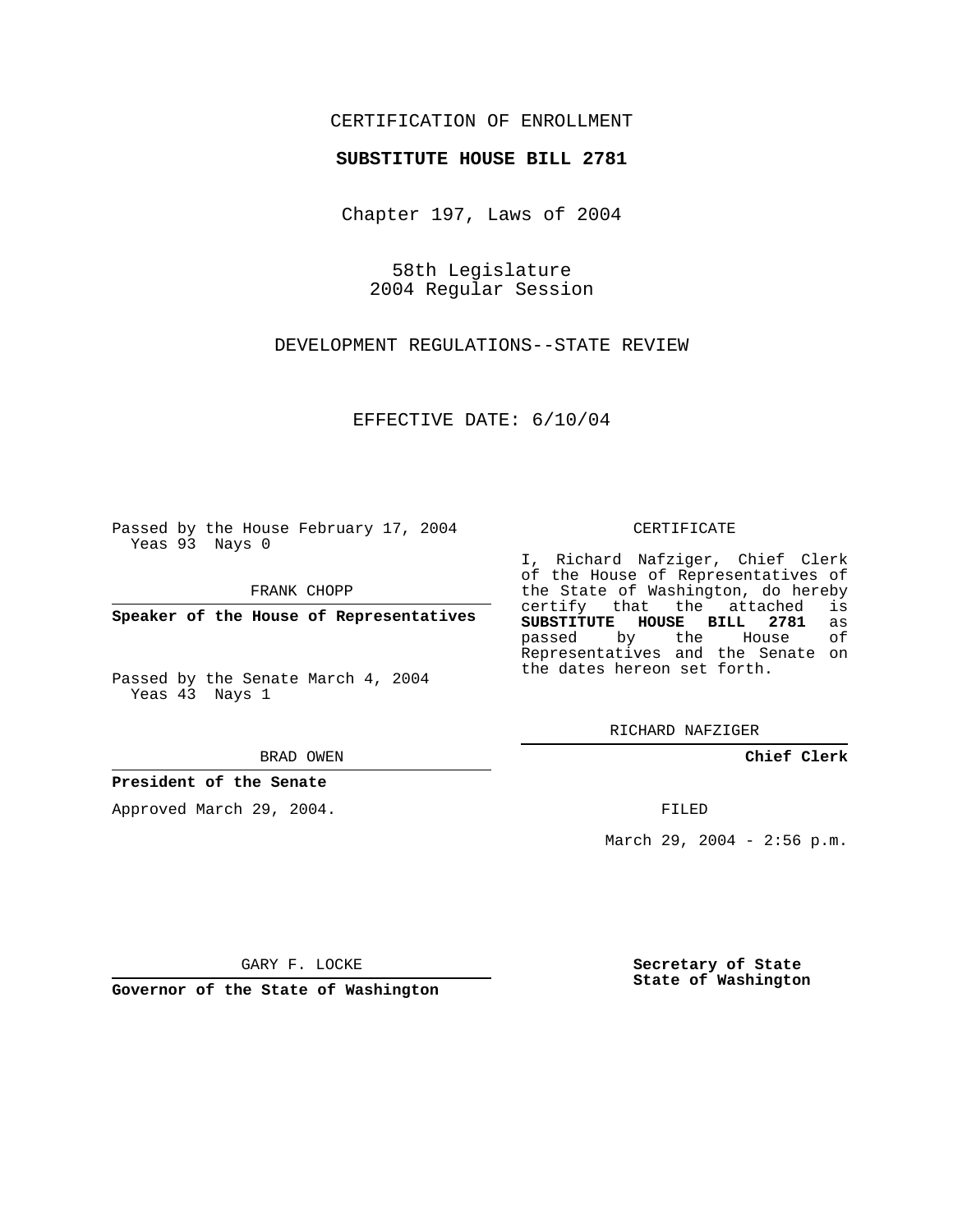# **SUBSTITUTE HOUSE BILL 2781** \_\_\_\_\_\_\_\_\_\_\_\_\_\_\_\_\_\_\_\_\_\_\_\_\_\_\_\_\_\_\_\_\_\_\_\_\_\_\_\_\_\_\_\_\_

\_\_\_\_\_\_\_\_\_\_\_\_\_\_\_\_\_\_\_\_\_\_\_\_\_\_\_\_\_\_\_\_\_\_\_\_\_\_\_\_\_\_\_\_\_

Passed Legislature - 2004 Regular Session

### **State of Washington 58th Legislature 2004 Regular Session**

**By** House Committee on Local Government (originally sponsored by Representatives Upthegrove, Schindler, Jarrett, Clibborn and Schual-Berke)

READ FIRST TIME 02/06/04.

1 AN ACT Relating to state agency review of development regulations; and amending RCW 36.70A.106.

BE IT ENACTED BY THE LEGISLATURE OF THE STATE OF WASHINGTON:

 **Sec. 1.** RCW 36.70A.106 and 1991 sp.s. c 32 s 8 are each amended to read as follows:

 (1) Each county and city proposing adoption of a comprehensive plan or development regulations under this chapter shall notify the department of its intent to adopt such plan or regulations at least sixty days prior to final adoption. State agencies including the department may provide comments to the county or city on the proposed comprehensive plan, or proposed development regulations, during the public review process prior to adoption.

 (2) Each county and city planning under this chapter shall transmit a complete and accurate copy of its comprehensive plan or development regulations to the department within ten days after final adoption.

 (3)(a) Any amendments for permanent changes to a comprehensive plan or development regulation that are proposed by a county or city to its adopted plan or regulations shall be submitted to the department in the same manner as initial plans and development regulations under this